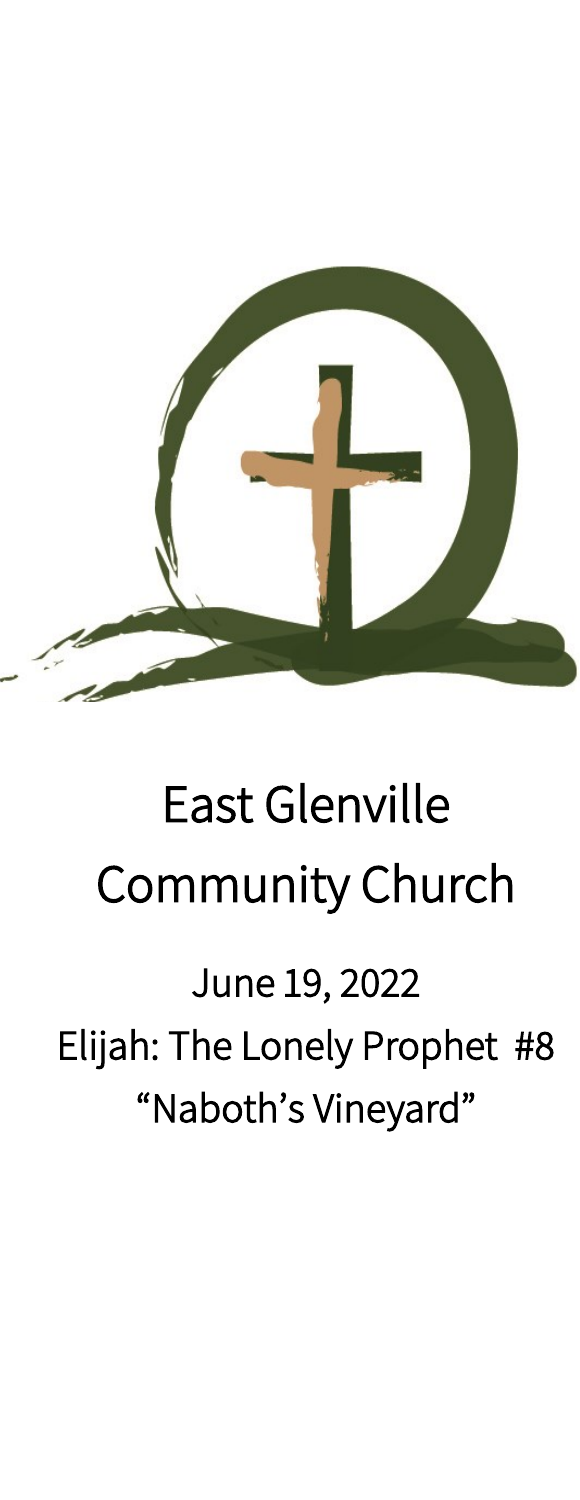

## **Today's Worship Service**

| Songs of Praise and Worship<br>Financial Update<br>Morning Prayer |
|-------------------------------------------------------------------|
|                                                                   |
|                                                                   |
|                                                                   |
| r. Church Dismissed                                               |
| Scripture Reading<br>Kings 21:15-29                               |
| essage<br>Naboth's Vineyard"                                      |

Closing Prayer

Closing Song

**Melisa Olson** 

Chuck Capec

Pastor Mitch

Pastor Mitch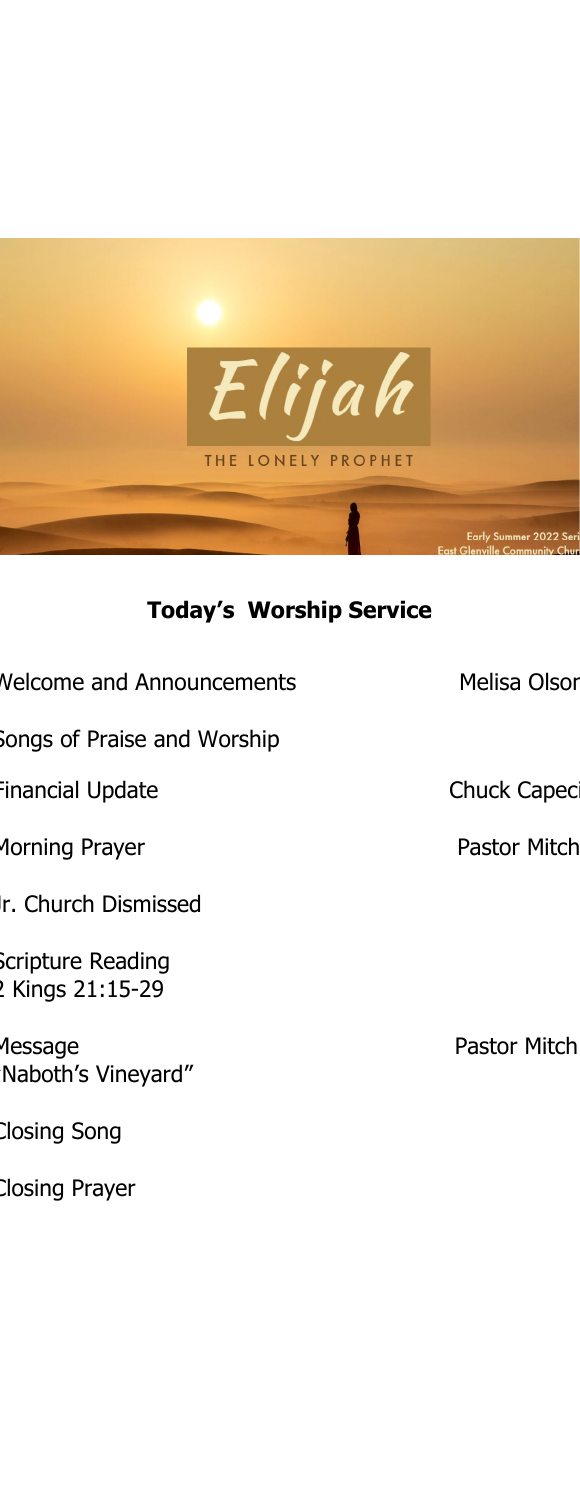## **Outside Worship**

continues through June, weather permitting

#### **Monumental Vacation Bible School**

June 27th - July 1st

**Prayer Team Will Be Available** Up front after the service

## **Jr. Church**

For children K-5th grade, with age-appropriate Bible lessons, crafts and activities. Children are dismissed to class after the morning prayer. Infant and Toddler rooms are open with caregivers throughout the service.

**Connect!** New to EGCC? Have a prayer request? Want more iformation? Fill out a connection card from the central table an drop it in the wood box.

## **Prayer Guide**

**Our Church Ministries** Youth Ministry

## **Our Church Community, Health Concerns**

Rita Bozony Barb Harkness

## **Our Mission Trip to the Czech Republic**

• For safety and protection through all aspects of the trip (Psalm 16:1) That the Gospel would be proclaimed in a "sticky" way. (Jeremiah 33.3)

**Persecuted Christians Around the World** Central Asia

**Missionary of the Week John and Gail Morris** Serving Acts One Eight in Colorado